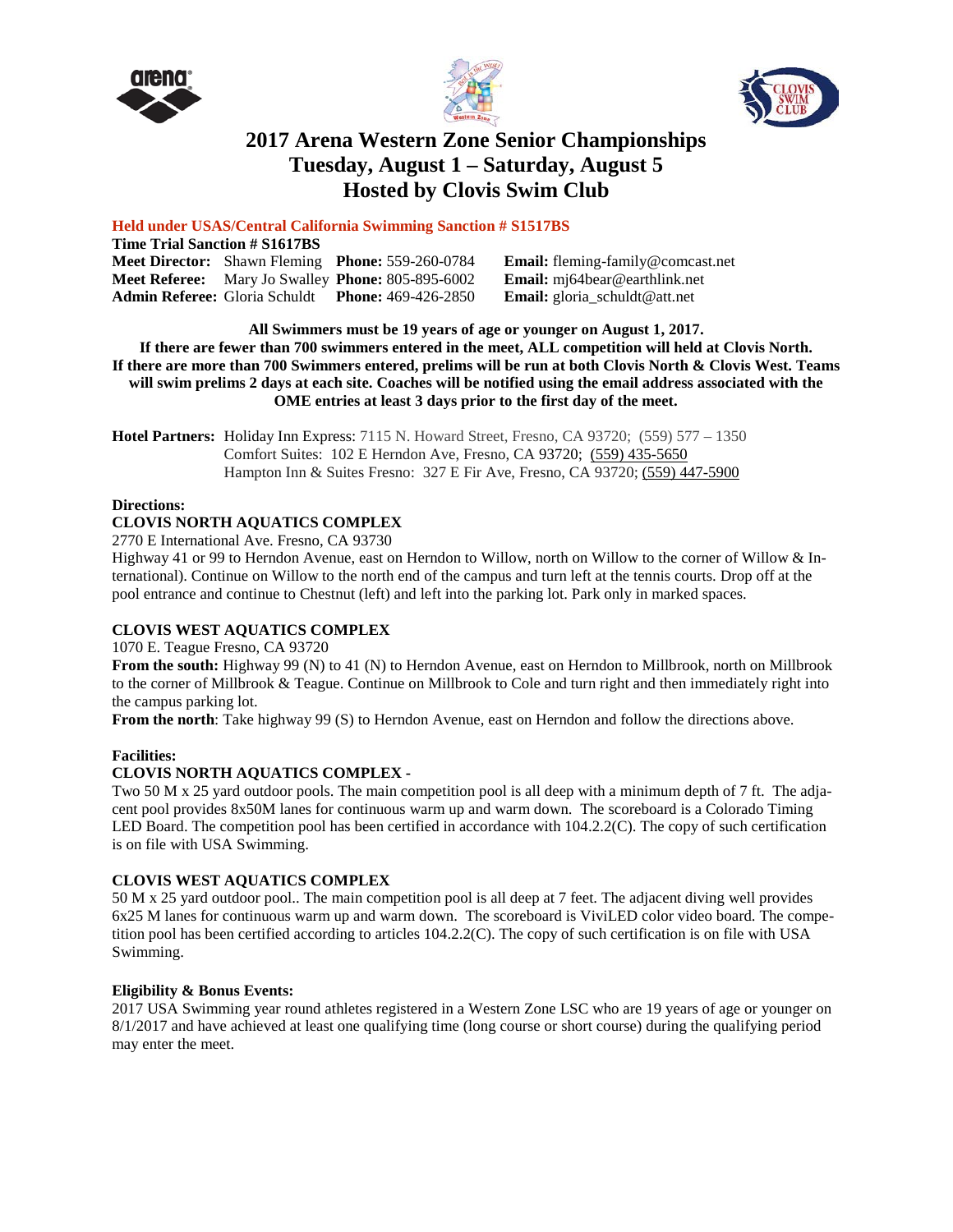





#### **Qualification Period:**

Times must have been achieved within the last 18 months prior to the meet. Times from 2/1/16 – 7/30/17 are valid qualification times.

# **Disqualifier by Event: A swimmer who has achieved a Junior National Championship or faster time in an** event prior to the meet entry deadline (July 24) may not compete in that event nor in that stroke/distance on a **relay at this meet.**

**Bonus rules:** A swimmer who has achieved one qualifying time for the meet will be eligible to swim Bonus events in which the Bonus standard has been achieved. Bonus events are limited to distances of 200 meters or less. **Exception:** 800 and 1500 meter freestyle. Swimmers who have achieved an "A" qualifying standard in the 800 or 1500 meter freestyle may enter the other (1500 or 800) event if they do not have the "A" standard in that event.

#### **Number of Events:**

A swimmer may enter up to nine (9) events (not including Time Trials) but may not compete in more than seven (7) events in the meet (not including Time Trials). Swimmers will be limited to three (3) events per day, including Time Trials. This is a Proof of Time meet; all entry times will be verified through the USA Swimming SWIMS database or must be made available upon request to the Administrative Referee.

#### **Divisions:**

Swimmers may enter the meet attached to their club team or to an LSC team. Swimmers may also enter as unattached.

#### **Entry Submittal Information:**

Entries may be submitted online beginning 12:00 AM, July 1, 2017, through the USA Swimming website: www.usaswimming.org/ome. Online entries will be accepted until Monday, July 24th at 11:59 PM. No late entries will be accepted. (See "Late Qualifying Swims" for NEW times achieved  $7/24-7/30/17$ ) You may choose to pay for the online entries with Visa, MasterCard, American Express, or Discover. Payment may also be made via check made payable to: Clovis Swim Club. Mail your check to:

> John McGough 1690 David E. Cook Way Clovis, CA 93611.

Your entry fees must be received by Wednesday, July 26, 2017

Before checking out of OME (i.e., completing your online entry), double-check the meet entry fee data to be sure you have entered the correct number of swimmers and splashes. Be sure to enter (and pay for) all relay-only swimmers. Once you complete your online entry, you will be sent a confirmation e-mail. Bring copies of ALL correspondence with you to the meet in case of problems with entries.

# **NOTE: OME will NOT automatically update your entry times as new results are entered into SWIMS.**

Should you wish your entry to reflect any updated times, you must return to your entry after you have checked out to do so. You have until the entry deadline to update times in OME. You can also add events to your entry but you cannot delete events after you have checked out.

**Para-athletes:** Must meet the Can-Am Swimming Championship qualifying time standard for the events entered. A para-athlete may elect to swim a half-distance in a longer event, if he/she so chooses.

No on-deck entries except LSC All Star relays and Time Trial entries will be accepted. No on-deck USA Swimming registrations will be accepted.

#### **Late Qualifying Swims:**

New qualifying times (no updates to previously qualified times) achieved between July 24 and July 30, 2017 may be entered via OME by 12:00 (Noon) PDT July 31, 2017. There will be a separate OME entry that opens **on July 25 and closes at 12:00 pm on July 31, 2017.** Meet fees will be due at team check-in on arrival in Clovis. All rules regarding event limits and bonus events are applicable.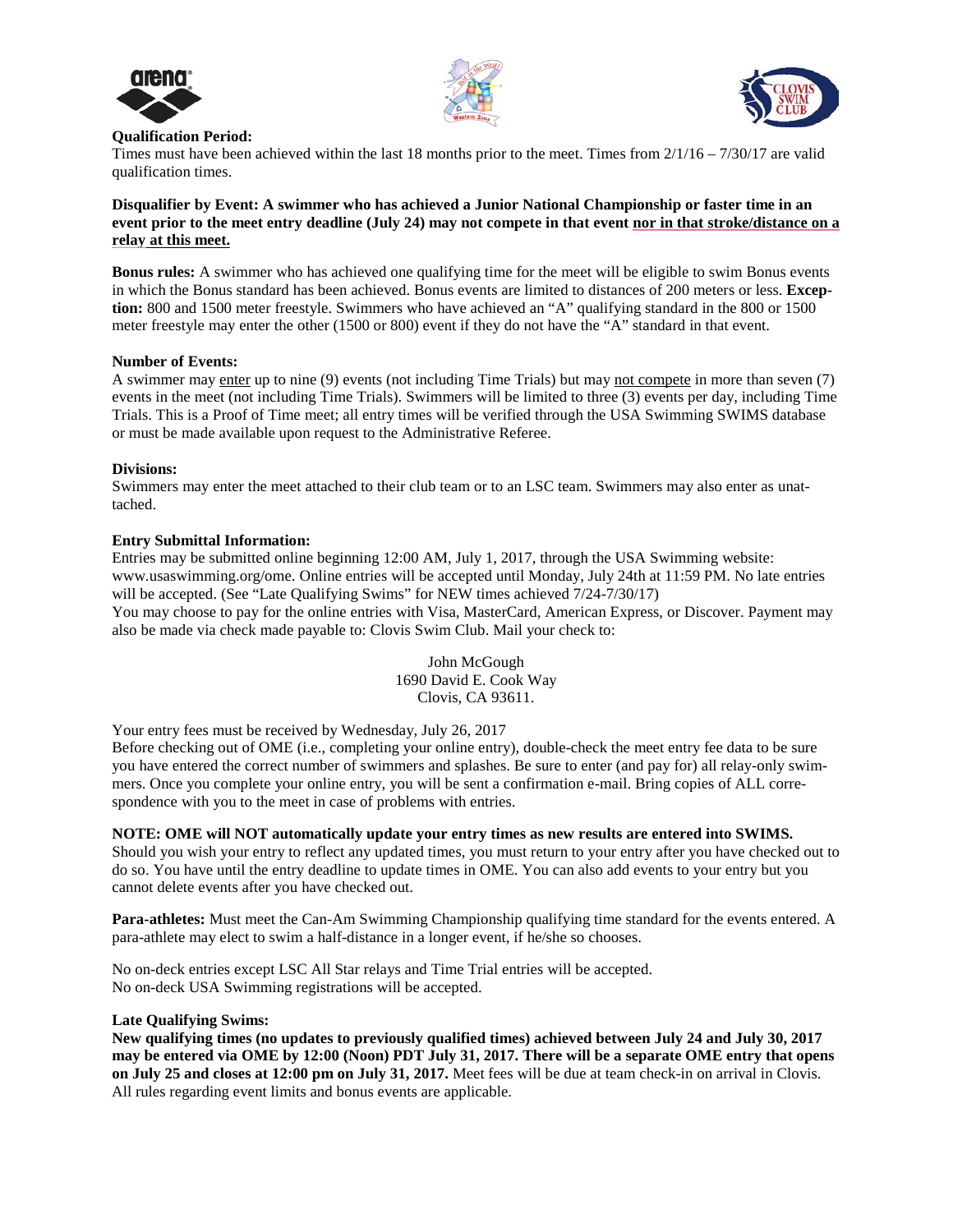





**Entry Fees:** \$9.50 per individual event (\$4.50 per entry goes to Western Zone Treasury) \$18.50 per relay (\$5.00 per relay goes to the Western Zone Treasury) **Please make all checks payable to Clovis Swim Club.**

# **Scoring:**

Individual events: 20, 17,16, 15, 14, 13, 12, 11, 9, 7, 6, 5, 4, 3, 2, 1. Relays: 40, 34, 32, 30, 28, 26, 24, 22, 18, 14, 12, 10, 8, 6, 4, 2.

**Individual Awards:** Swimmers finishing in the top three for each individual event and relay will receive medals. High Point awards will also be given to the Male and Female that finish with the most individual points. **Team Awards:** First through third places in each division. Divisions are: Club teams and LSC teams.

#### **Time Trials Meet:**

Swimmers are limited to 2 time trial swims for the entire meet. No relays will be swum in Time Trials. Time Trials will be held between Preliminaries and Finals each day, time permitting, Entry fee \$15/event. The starting time for Time Trials will be determined by the Meet Referee. Time Trials will be run according to National Championship meet procedures. It is the swimmer's responsibility to provide timers for Time Trials. Time Trials are available only for swimmers entered in the meet. TIME TRIALS ARE PART OF A SWIMMER'S THREE EVENTS PER DAY LIMIT. The days for the Women's and Men's 800/1500 Freestyle Time Trials will be determined by the Meet Referee based on the size of the meet and the available time. The decision will be announced at the General Meeting.

#### **Rules:**

- **•** USA Swimming Rules and Regulations will govern the conduct of the Western Zone Senior Championship and will serve as the official guide for technical and procedural rules.
- It shall be the swimmers' and coaches' responsibility to be acquainted with all information contained in this meet information.
- No swimmer may check in without a coach member present. If the home club coach is not planning to attend the event, the swimmer (s) must be assigned a supervising coach (per USA Swimming rule 202.3.2). Arriving with fellow LSC club/coach is preferred. However, if a swimmer arrives without a coach, the Meet Director will arrange for a coach to serve this role. Please inform the Meet Director prior to the meet if a coach must be assigned.
- Swimwear**:** Swimwear must conform to USA Swimming Rule 102.8. Only swimsuits complying with FINA swimsuit specifications may be worn in any USA Swimming sanctioned or approved competition.
- Deck Changes:Deck changes are prohibited
- Racing Start Certification: Any swimmer entered in the meet must be certified by a USA Swimming member coach as being proficient in performing a racing start or must start each race from within the water. When unaccompanied by a member- coach, it is the responsibility of the swimmer or the swimmer's legal guardian to ensure compliance with this requirement.
- Media Notice: Use of audio or visual recording devices, including a cell phone, is not permitted in changing areas, rest rooms or locker rooms.
- Drones: Operation of a drone, or any other flying apparatus, is prohibited over the venue (pools, athlete/coach areas, spectator areas and open ceiling locker rooms) any time athletes, coaches, officials and/or spectators are present

# **Non-Athlete Membership Requirement:**

All coaches and officials must be current USA Swimming members to receive a deck pass. Be prepared to prove current USA Swimming membership at check-in. The deck pass should be visible at all times while on deck.

#### **Warm-Up and Safety:**

Athletes must be under the direct supervision of a current USA Swimming member coach.

**•** Monday, July 31: The Clovis North pool will be available from 9:00 AM to 7:00 PM.

• Tuesday, August 1, the competition pools will be available for warm-up at 10:30 AM for women entered in the 800 Freestyle and men entered in the 1500 Freestyle being swum that day.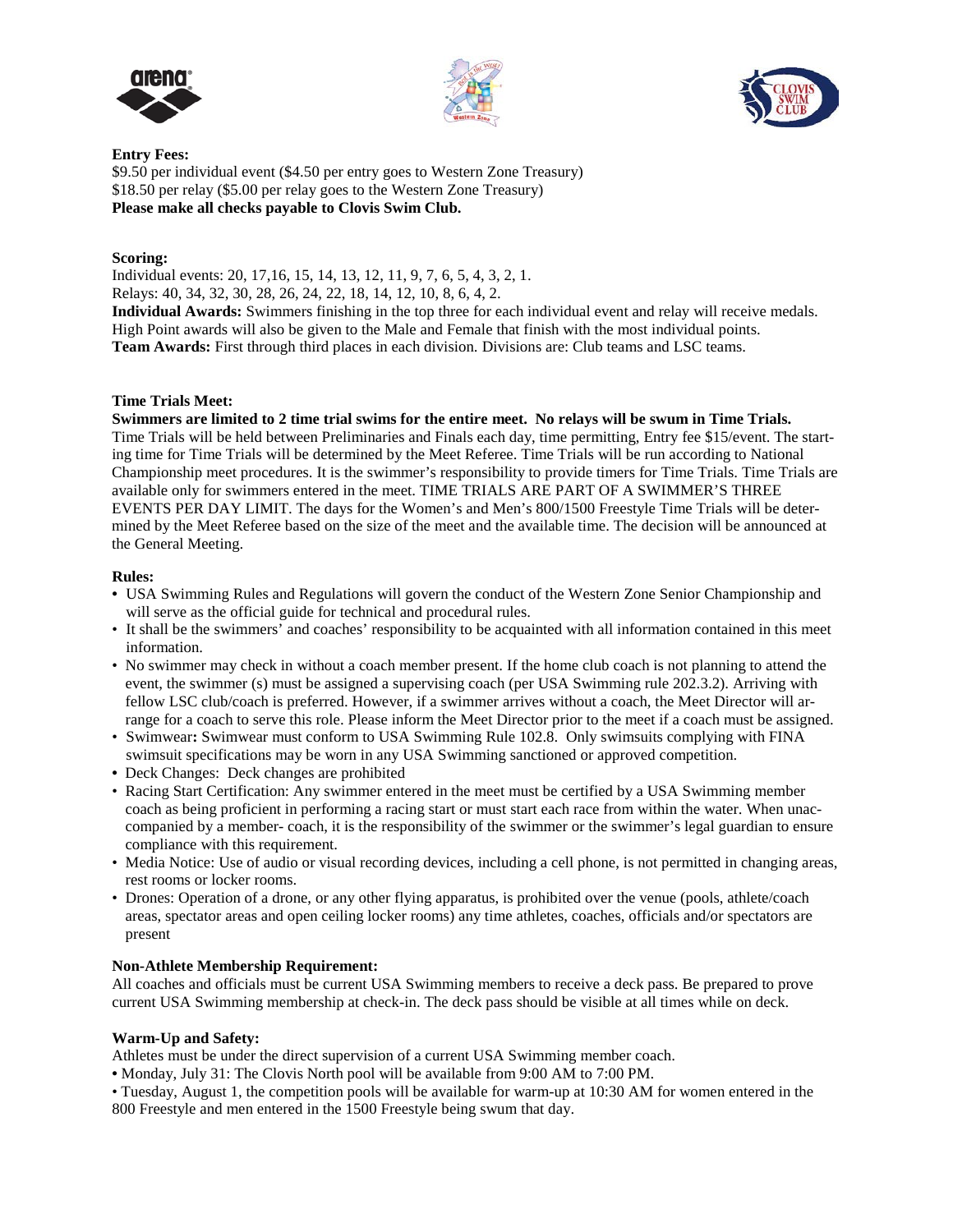





• Wednesday-Saturday the pools will open at 7:30 From 7:30 AM-8:10 AM, all lanes will be open for general warm-up. From 8:10-8:50 AM, lanes 1 and 8 will be open for push-pace work and lanes 2 and 7 will be open for one-way sprints from the blocks—under coaches' supervision. Lanes 3-6 will remain open for general warm-up in the competition pool until 8:50 AM.

• In the best interest of the athletes and the conduct of the meet, the Meet Referee may make changes in warm-up procedures as needed.

#### **Meet Format:**

• The meet will be run under National Championship rules including relays. All Preliminary events will be swum fastest to slowest.

- Tuesday, August 1: If two pools are used, the Timed Finals distance freestyle events will start at 11:30 AM at the respective pools, swimming slowest to fastest. The fastest 3 heats of Women's 800 and Men's 1500 Freestyle will swim at Clovis North starting at 5:00 PM alternating women and men.
- Wednesday-Saturday are Preliminary and Final format with Preliminaries beginning at 9:00 AM. Finals will begin at 6:00 PM on Wednesday-Friday and at 5:00 PM on Saturday.
- There will be **four** final heats (D, C, B, and A in order) for 200 and 400 meter events. There will be **five** final heats (E, D, C, B and A in order) for 50 and 100 meter events.

• Long course meter (LCM) qualifying times will be seeded first, short course yard (SCY) qualifying times will be seeded second, and short course meter (SCM) qualifying times will be seeded third. Bonus entries must be labeled as such and will be seeded after all qualifying entries.

**Check-In and Scratching: Swimmers and relays will be considered as checked in for all events**. (Note: there will be NO positive check in for distance or relays) National Championship scratch rules will be used.. A scratch box will be located at the Clerk of Course. Scratches prior to the seeding of Preliminaries, relays and 800/1500 free must be confirmed by properly filling out and depositing a scratch card in the scratch box located at the Clerk of Course by the scratch deadline. Scratches for 1500 freestyle, Tuesday, August 1, may be emailed to: Gloria Schuldt at gloria\_schuldt@att.net

# **Timed Finals Individual Events:**

Swimmers must scratch by the stated deadline. Any swimmer who does not scratch and fails to compete in a timed final event will be barred from all further individual and relay events for that day and must check in with the Administrative Referee prior to the scratch deadline each day for the remainder of the meet.

#### **Preliminary Heats:**

Event scratches for Tuesday's timed final events are due 15 minutes after the conclusion of the General Meeting. Event scratches for Preliminaries and relays on Wednesday are due 30 minutes after the start of the final session on Tuesday. Scratches for individual events and relays for Thursday–Saturday are due 30 minutes after the start of Finals on the previous day. *Any swimmer who fails to compete in an individual preliminary heat in which he/she is* entered and has not properly scratched will be barred from all further individual and relay events for that day and must check in with the Administrative Referee prior to the scratch deadline each day for the remainder of the *meet.*

#### **Finals:**

Swimmers have 30 minutes after announcement of combined preliminary results of their event in which to scratch or declare their intention to scratch. *Any swimmer seeded in a Final race in an individual event who fails to compete* in said Final shall be barred from further competition for the remainder of the meet, unless the swimmer has *properly scratched according to the meet rules.*

#### **Relays:**

Relays will be entered using USA Swimming OME. There will be no deck entries for relays except for LSC All Star Teams. LSC All Star Teams will be required to enter relays by 10:00 AM on the day the relay is swum. Relay declaration cards are due at the start of Finals on the day the relay is swum. Relay events will be swum at the end of Finals in the National Championship format: Fastest two heats of women followed by fastest two heats of men; then alternating women/men fastest to slowest. Teams will be limited to three (3) relays per event (A, B, & C only). There will be no "C" relays allowed in the 800 Free relay. "C" relays in all other relay events will be swum at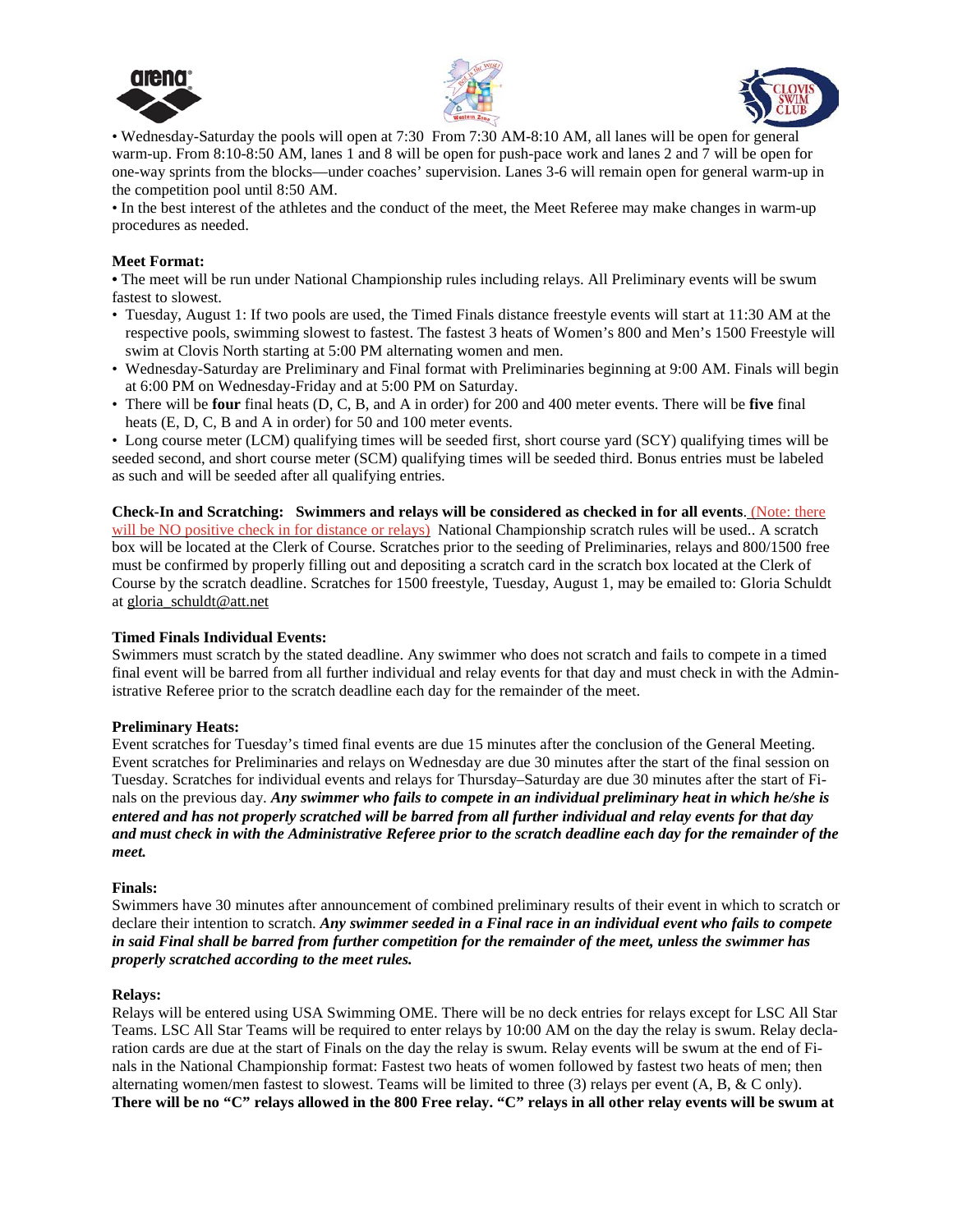





**the conclusion of preliminaries, prior to the start of Time Trials.** Teams may elect to swim their "A" & "B" relays at the conclusion of preliminaries the day that relay event is to be swum. The election must be declared to the Administrative Referee prior to 10:00am on the day the relay event is to be swum.

#### **Distance Freestyle:**

**•** The Women's 800 and the Men's 1500 Freestyle will be swum as Timed Final events, to be run slowest to fastest, alternating Women and Men on Tuesday, August 1. The three fastest heats of the Women's 800 and Men's

1500 Freestyle will be swum starting at 5:00 PM at Clovis North. If both sites are used, all other heats will be swum at the teams' respective pools starting at 11:30 AM.

- The Women's 1500 and Men's 800 Freestyle will be swum as Timed Finals on Saturday, August 5, with the fastest heat to be swum in Finals. All other heats of these events will be run fastest to slowest at the end of Preliminaries, alternating Women and Men. **A swimmer in Women's 1500 or Men's 800 Freestyle not wishing to swim in Finals should declare at check-in by writing a "P" for Prelims next to his/her name.**
- Swimmers will be responsible for providing timers and lap counters for the distance events. Lap counting devices will be provided.

#### **Release from Liability:**

It is understood and agreed that USA Swimming shall be free from any liabilities or claims for damages arising by reason of injuries to anyone during the conduct of the event.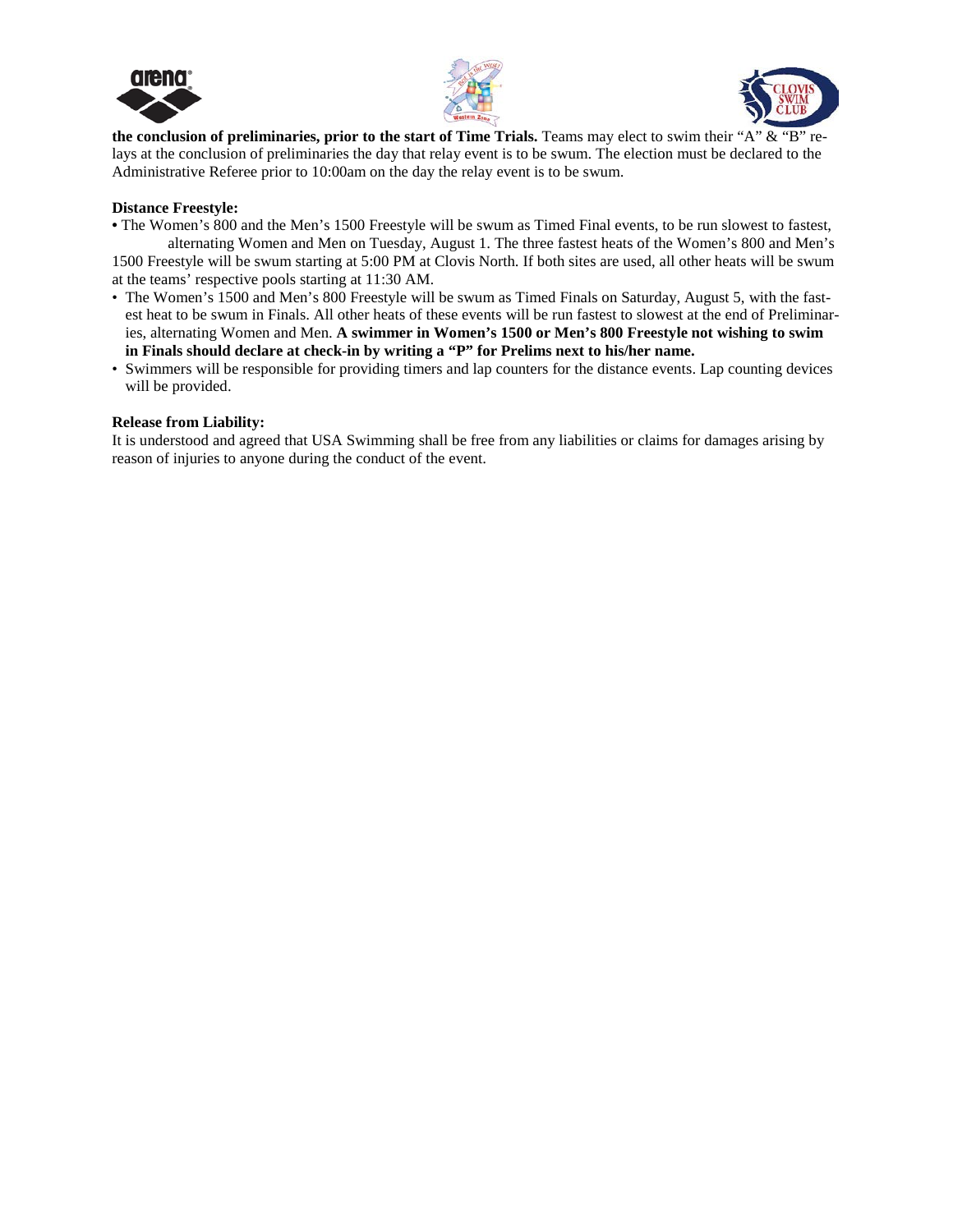





| <b>Prelims Event Order</b>                  |                                                             |                |  |  |  |
|---------------------------------------------|-------------------------------------------------------------|----------------|--|--|--|
| #                                           | <b>Tuesday, August 1st</b>                                  | #              |  |  |  |
| $\mathbf{1}$                                | W 800 / M 1500 Freestyle                                    | $\overline{2}$ |  |  |  |
|                                             | Women's 800 and Men's 1500 fastest three heats will swim at |                |  |  |  |
|                                             | Clovis North at 5:00pm                                      |                |  |  |  |
|                                             | <b>Wednesday, August 2nd</b>                                |                |  |  |  |
| 3                                           | 100 Freestlye                                               | 4              |  |  |  |
| 5                                           | 200 Butterfly                                               | 6              |  |  |  |
| $\overline{7}$                              | 200 Breaststroke                                            | 8              |  |  |  |
| 9                                           | 200 Backstroke                                              | 10             |  |  |  |
| 11                                          |                                                             |                |  |  |  |
|                                             | <b>Thursday, August 3rd</b>                                 |                |  |  |  |
| 12                                          | 200 Freestyle                                               |                |  |  |  |
|                                             | 200 Individual Medley                                       | 13             |  |  |  |
| 14                                          | 400 Individual Medley                                       |                |  |  |  |
|                                             | 400 Freestyle                                               | 15             |  |  |  |
|                                             |                                                             | 16             |  |  |  |
|                                             | Friday, August 4th                                          |                |  |  |  |
| 17                                          | 200 Individual Medley                                       |                |  |  |  |
|                                             | 200 Freestlye                                               | 18             |  |  |  |
| 19                                          | 50 Freestyle                                                | 20             |  |  |  |
| 21                                          | 400 Freestyle                                               |                |  |  |  |
|                                             | 400 Individual Medley                                       | 22             |  |  |  |
| 23                                          |                                                             | 24             |  |  |  |
|                                             | Saturday, August 5th                                        |                |  |  |  |
| 25                                          | 100 Backstroke                                              | 26             |  |  |  |
| 28                                          | 100 Breaststroke                                            | 29             |  |  |  |
| 30                                          | 100 Butterfly                                               | 31             |  |  |  |
| 27                                          | W 1500 Freestyle*                                           |                |  |  |  |
|                                             | M 800 Freestyle*                                            | 32             |  |  |  |
| 33                                          |                                                             | 34             |  |  |  |
| *All but fastest heat will swim in Prelims. |                                                             |                |  |  |  |
|                                             | Events 27 and 32 will be swum                               |                |  |  |  |
|                                             | fast to slow and alternating Women/Men                      |                |  |  |  |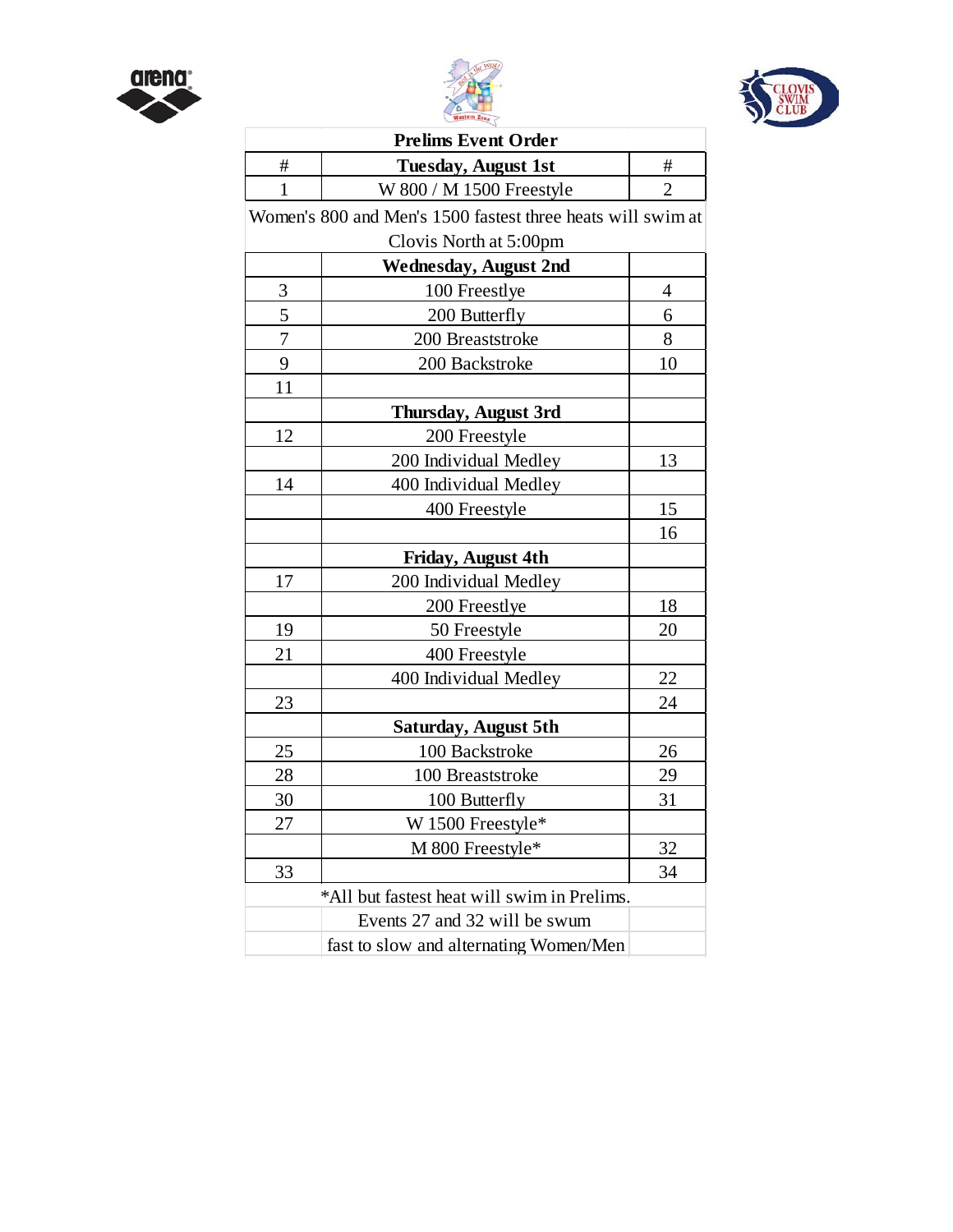





| <b>Finals Event Order</b> |                                                             |                |  |  |  |
|---------------------------|-------------------------------------------------------------|----------------|--|--|--|
| #                         | <b>Tuesday, August 1st</b><br>#                             |                |  |  |  |
| $\mathbf{1}$              | W 800 / M 1500 Freestyle                                    | $\overline{2}$ |  |  |  |
|                           | Women's 800 and Men's 1500 fastest three heats will swim at |                |  |  |  |
|                           | Clovis North at 5:00pm                                      |                |  |  |  |
|                           | <b>Wednesday, August 2nd</b>                                |                |  |  |  |
| 3                         | 100 Freestlye                                               | 4              |  |  |  |
| 5                         | 200 Butterfly                                               | 6              |  |  |  |
| $\overline{7}$            | 200 Breaststroke                                            | 8              |  |  |  |
| 9                         | 200 Backstroke                                              | 10             |  |  |  |
| 11                        | 800 Freestyle Relay                                         |                |  |  |  |
|                           | Thursday, August 3rd                                        |                |  |  |  |
| 12                        | 200 Freestyle                                               |                |  |  |  |
|                           | 200 Individual Medley                                       | 13             |  |  |  |
| 14                        | 400 Individual Medley                                       |                |  |  |  |
|                           | 400 Freestyle                                               | 15             |  |  |  |
|                           | 800 Freestyle Relay                                         | 16             |  |  |  |
| Friday, August 4th        |                                                             |                |  |  |  |
| 17                        | 200 Individual Medley                                       |                |  |  |  |
|                           | 200 Freestlye                                               | 18             |  |  |  |
| 19                        | 50 Freestyle                                                | 20             |  |  |  |
| 21                        | 400 Freestyle                                               |                |  |  |  |
|                           | 400 Individual Medley                                       | 22             |  |  |  |
| 23                        | 400 Medley Relay                                            | 24             |  |  |  |
|                           | Saturday, August 5th                                        |                |  |  |  |
| 25                        | 100 Backstroke                                              | 26             |  |  |  |
| 28                        | 100 Breaststroke                                            | 29             |  |  |  |
| 30                        | 100 Butterfly                                               | 31             |  |  |  |
| 27                        | W 1500 Freestyle                                            |                |  |  |  |
|                           | M 800 Freestyle                                             | 32             |  |  |  |
| 33                        | 400 Freestyle Relay                                         | 34             |  |  |  |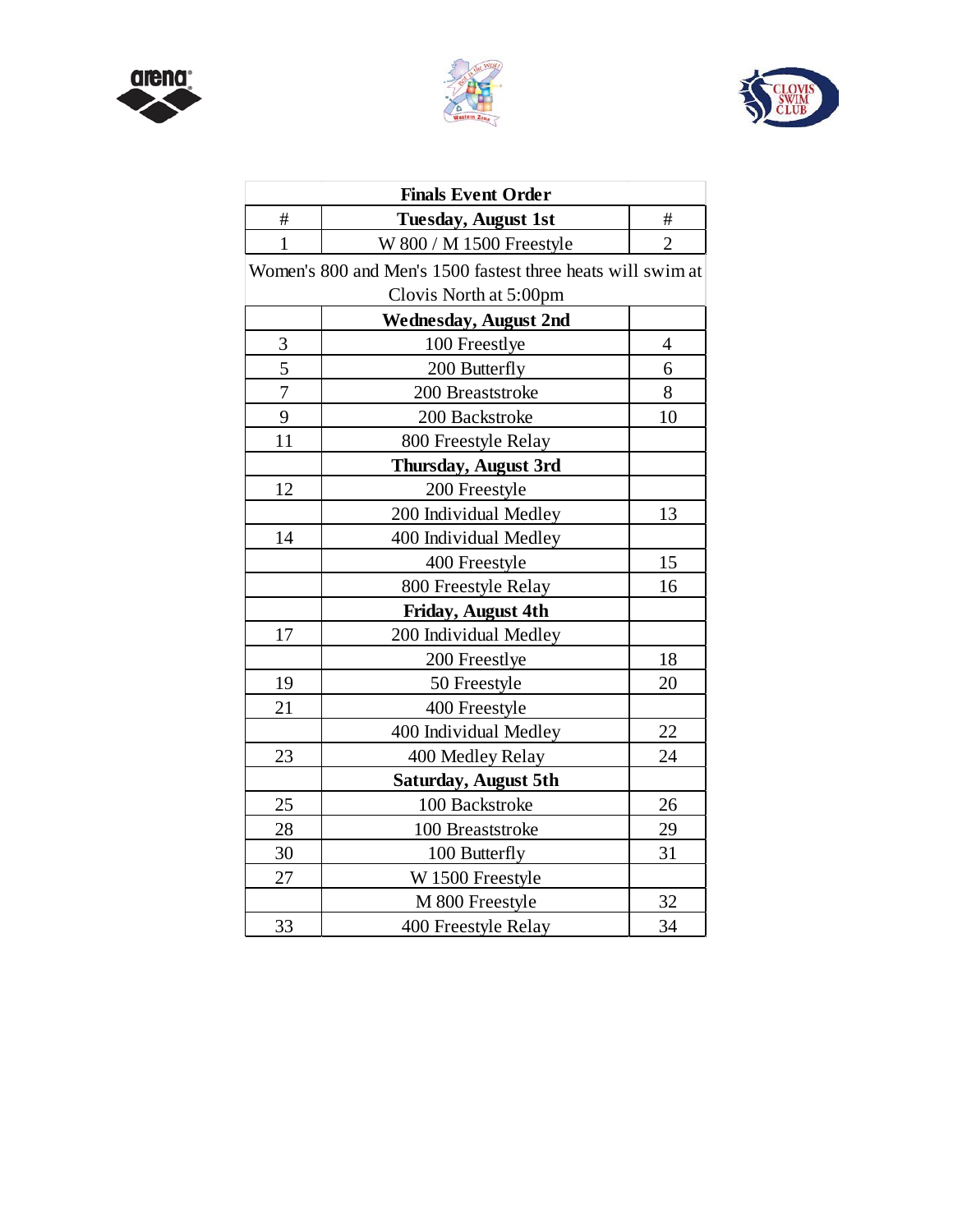





| "A" Time Standards |            |            |                                   |            |            |            |
|--------------------|------------|------------|-----------------------------------|------------|------------|------------|
| Women              |            |            | Men                               |            |            |            |
| <b>SCY</b>         | <b>SCM</b> | <b>LCM</b> | <b>Event</b>                      | <b>LCM</b> | <b>SCM</b> | <b>SCY</b> |
| 26.09              | 28.79      | 29.89      | 50 Free                           | 26.29      | 25.79      | 23.29      |
| 56.49              | 1:02.49    | 1:04.49    | <b>100 Free</b>                   | 58.59      | 56.39      | 50.99      |
| 2:01.89            | 2:14.89    | 2:19.09    | 200 Free                          | 2:08.79    | 2:03.49    | 1:51.59    |
| 5:29.69            | 4:48.49    | 4:55.99    | 400/500<br>Free                   | 4:36.69    | 4:29.39    | 5:07.79    |
| 11:22.69           | 9:57.49    | 10:10.59   | 800/1000<br>Free                  | 9:35.69    | 9:18.59    | 10:38.29   |
| 18:59.69           | 18:52.09   | 19:36.29   | 1500/1650<br>Free                 | 18:19.89   | 17:49.09   | 17:52.29   |
| 1:02.69            | 1:09.19    | 1:12.79    | 100 Back                          | 1:06.79    | 1:03.29    | 57.29      |
| 2:15.29            | 2:29.59    | 2:35.49    | 200 Back                          | 2:22.69    | 2:17.59    | 2:04.49    |
| 1:12.49            | 1:20.09    | 1:23.09    | 100 Breast                        | 1:15.59    | 1:11.89    | 1:05.09    |
| 2:35.99            | 2:52.39    | 2:57.99    | 200 Breast                        | 2:42.89    | 2:36.89    | 2:21.99    |
| 1:02.59            | 1:09.09    | 1:10.79    | <b>100 Fly</b>                    | 1:04.29    | 1:02.39    | 56.49      |
| 2:16.99            | 2:31.39    | 2:35.59    | <b>200 Fly</b>                    | 2:22.89    | 2:19.09    | 2:05.89    |
| 2:16.69            | 2:31.29    | 2:37.49    | 200 IM                            | 2:24.39    | 2:18.09    | 2:04.79    |
| 4:54.49            | 5:25.39    | 5:35.09    | 400 IM                            | 5:10.99    | 5:00.79    | 4:32.19    |
| 3:49.96            | 4:13.96    | 4:21.96    | <b>400 Free</b><br><b>Relay</b>   | 3:58.36    | 3:49.56    | 3:27.96    |
| 8:15.56            | 9:07.16    | 9:24.36    | <b>800 Free</b><br><b>Relay</b>   | 8:43.16    | 8:21.96    | 7:34.36    |
| 4:12.46            | 4:41.86    | 4:52.16    | <b>400 Medley</b><br><b>Relay</b> | 4:26.26    | 4:14.96    | 3:50.89    |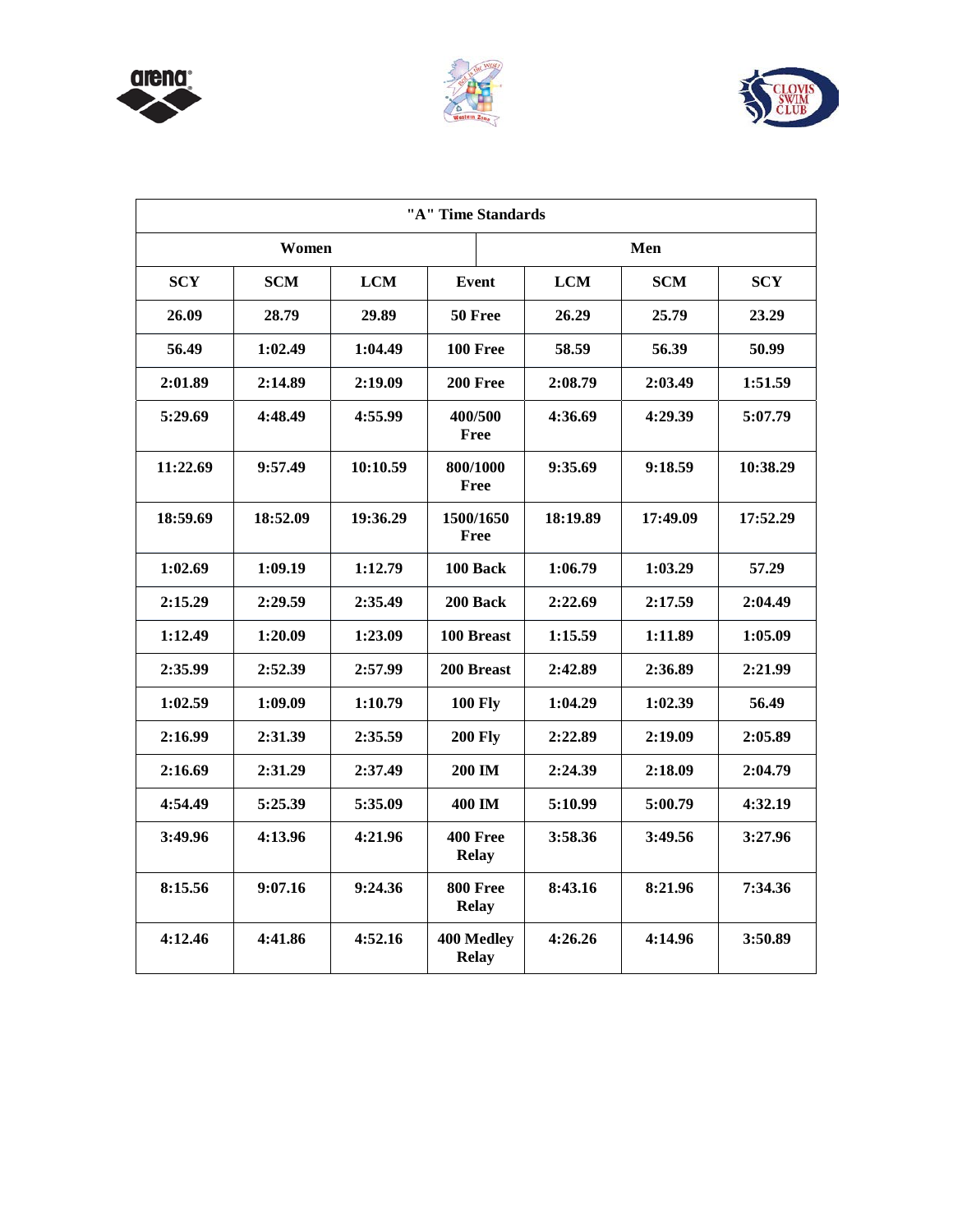





| <b>Bonus Time Standards</b> |            |            |                   |            |            |            |  |
|-----------------------------|------------|------------|-------------------|------------|------------|------------|--|
| Women                       |            |            |                   | Men        |            |            |  |
| <b>SCY</b>                  | <b>SCM</b> | <b>LCM</b> | Event             | <b>LCM</b> | <b>SCM</b> | <b>SCY</b> |  |
| 26.59                       | 29.29      | 30.39      | 50 Free           | 26.79      | 26.29      | 23.79      |  |
| 57.49                       | 1:03.49    | 1:05.49    | 100 Free          | 59.59      | 57.39      | 51.99      |  |
| 2:03.89                     | 2:16.89    | 2:21.09    | 200 Free          | 2:10.79    | 2:05.49    | 1:53.59    |  |
| <b>NA</b>                   | <b>NA</b>  | <b>NA</b>  | 400/500<br>Free   | <b>NA</b>  | <b>NA</b>  | <b>NA</b>  |  |
| <b>NA</b>                   | <b>NA</b>  | <b>NA</b>  | 800/1000<br>Free  | <b>NA</b>  | <b>NA</b>  | <b>NA</b>  |  |
| <b>NA</b>                   | <b>NA</b>  | <b>NA</b>  | 1500/1650<br>Free | <b>NA</b>  | <b>NA</b>  | <b>NA</b>  |  |
| 1:03.69                     | 1:10.19    | 1:13.79    | 100 Back          | 1:07.79    | 1:04.29    | 58.29      |  |
| 2:17.29                     | 2:31.59    | 2:37.49    | 200 Back          | 2:24.69    | 2:19.59    | 2:06.49    |  |
| 1:13.49                     | 1:21.09    | 1:24.09    | 100 Breast        | 1:16.59    | 1:12.89    | 1:06.09    |  |
| 2:37.99                     | 2:54.39    | 2:59.99    | 200 Breast        | 2:44.89    | 2:38.89    | 2:23.99    |  |
| 1:03.59                     | 1:10.09    | 1:11.79    | <b>100 Fly</b>    | 1:05.29    | 1:03.39    | 57.49      |  |
| 2:18.99                     | 2:33.39    | 2:37.59    | <b>200 Fly</b>    | 2:24.89    | 2:21.09    | 2:07.89    |  |
| 2:18.69                     | 2:33.29    | 2:39.49    | <b>200 IM</b>     | 2:26.39    | 2:20.09    | 2:06.79    |  |
| <b>NA</b>                   | <b>NA</b>  | <b>NA</b>  | 400 IM            | <b>NA</b>  | <b>NA</b>  | <b>NA</b>  |  |

**Maximum Time Standards (2017 LC Junior Nationals)**